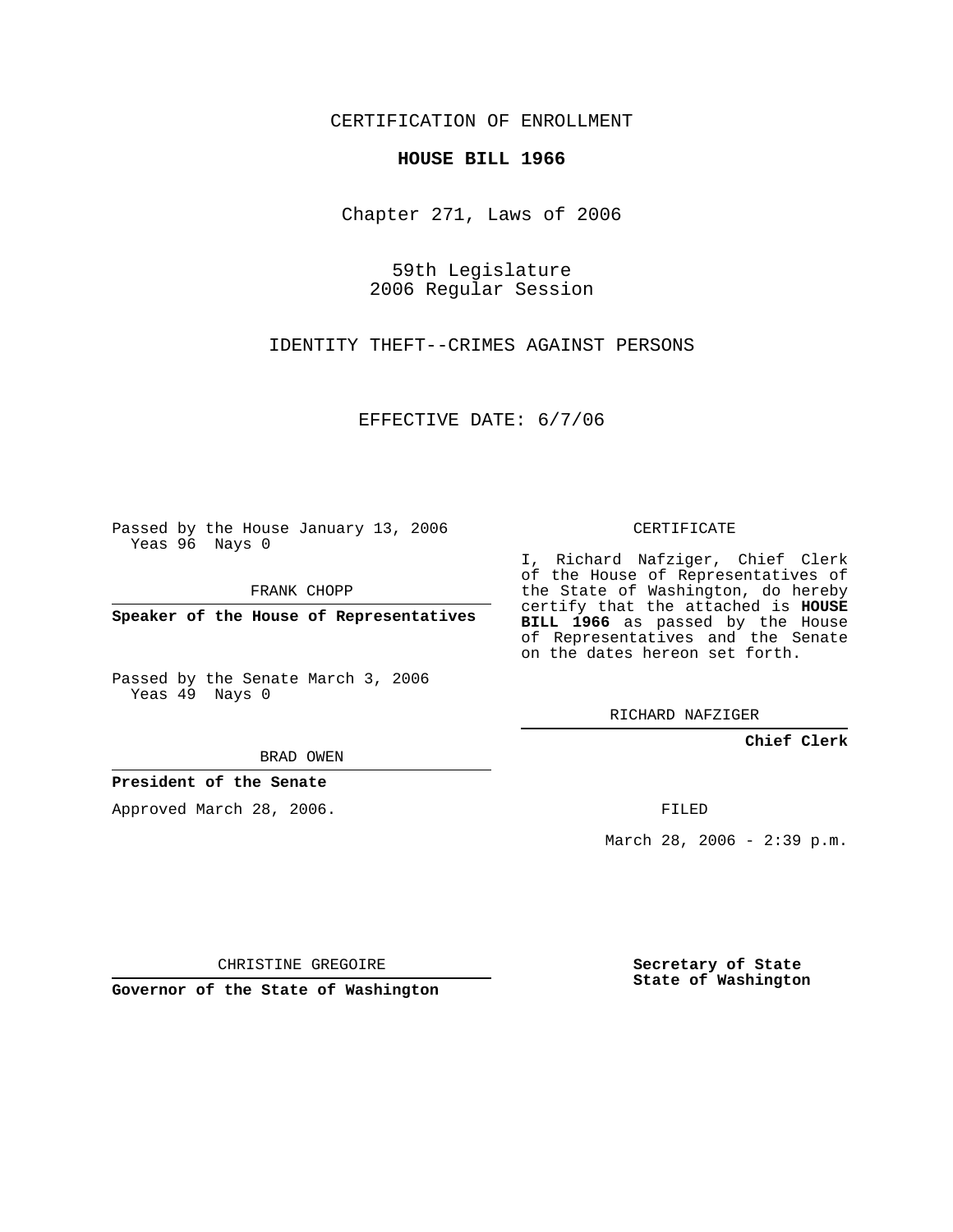## **HOUSE BILL 1966** \_\_\_\_\_\_\_\_\_\_\_\_\_\_\_\_\_\_\_\_\_\_\_\_\_\_\_\_\_\_\_\_\_\_\_\_\_\_\_\_\_\_\_\_\_

\_\_\_\_\_\_\_\_\_\_\_\_\_\_\_\_\_\_\_\_\_\_\_\_\_\_\_\_\_\_\_\_\_\_\_\_\_\_\_\_\_\_\_\_\_

Passed Legislature - 2006 Regular Session

## **State of Washington 59th Legislature 2005 Regular Session**

**By** Representatives Ericks, O'Brien, Lovick, Strow, Haler, Takko, Morrell, Nixon, Campbell, McIntire, Conway, Santos, Chase and Moeller

Read first time 02/11/2005. Referred to Committee on Criminal Justice & Corrections.

 AN ACT Relating to classifying identity theft as a crime against persons; and reenacting and amending RCW 9.94A.411.

BE IT ENACTED BY THE LEGISLATURE OF THE STATE OF WASHINGTON:

 **Sec. 1.** RCW 9.94A.411 and 2000 c 119 s 28 and 2000 c 28 s 17 are each reenacted and amended to read as follows:

(1) Decision not to prosecute.

 STANDARD: A prosecuting attorney may decline to prosecute, even though technically sufficient evidence to prosecute exists, in situations where prosecution would serve no public purpose, would defeat the underlying purpose of the law in question or would result in decreased respect for the law.

GUIDELINE/COMMENTARY:

Examples

 The following are examples of reasons not to prosecute which could satisfy the standard.

 (a) Contrary to Legislative Intent - It may be proper to decline to charge where the application of criminal sanctions would be clearly contrary to the intent of the legislature in enacting the particular statute.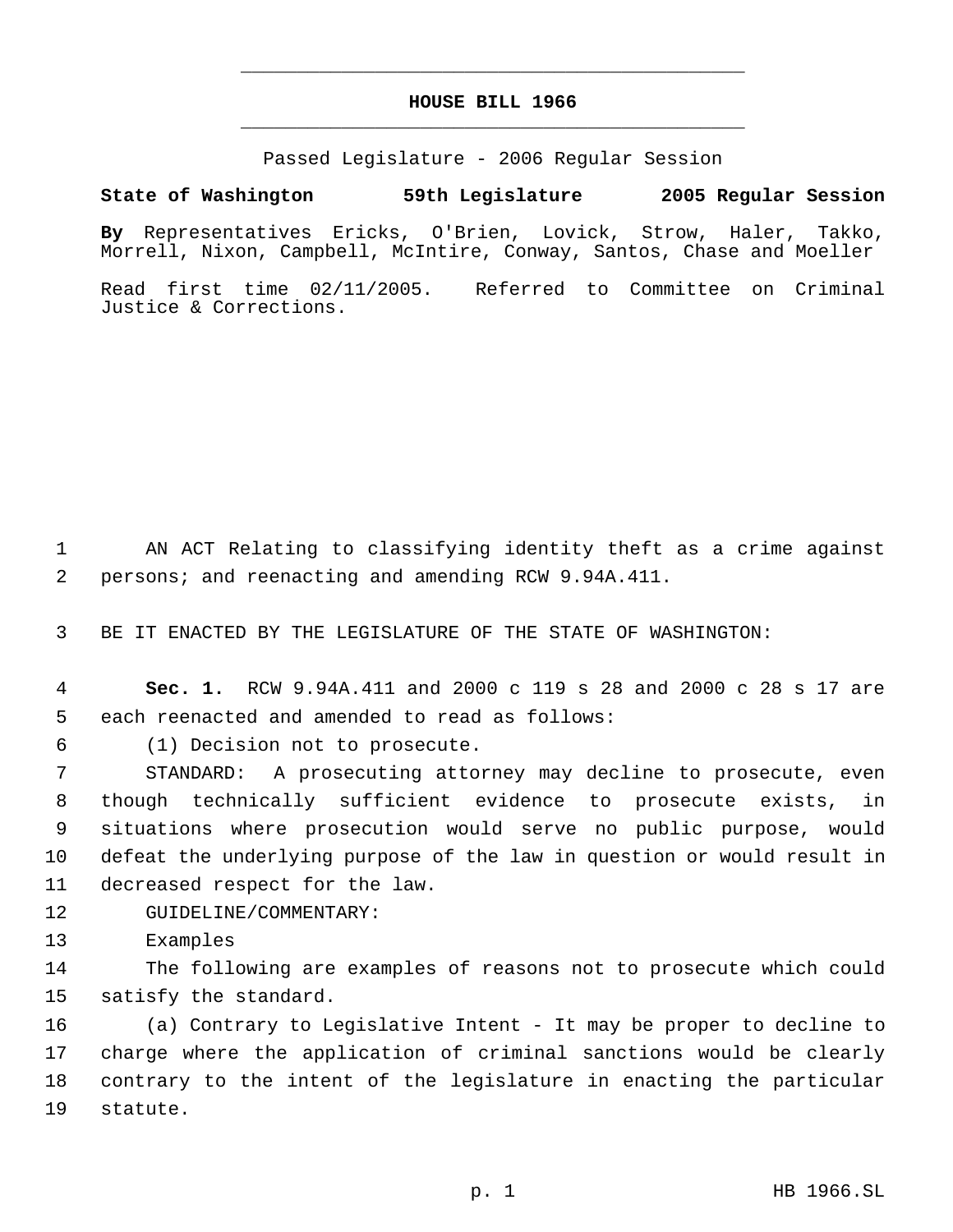(b) Antiquated Statute - It may be proper to decline to charge where the statute in question is antiquated in that:

(i) It has not been enforced for many years; and

 (ii) Most members of society act as if it were no longer in existence; and

 (iii) It serves no deterrent or protective purpose in today's society; and

 (iv) The statute has not been recently reconsidered by the legislature.

 This reason is not to be construed as the basis for declining cases because the law in question is unpopular or because it is difficult to enforce.

 (c) De Minimis Violation - It may be proper to decline to charge where the violation of law is only technical or insubstantial and where no public interest or deterrent purpose would be served by prosecution.

 (d) Confinement on Other Charges - It may be proper to decline to charge because the accused has been sentenced on another charge to a 18 lengthy period of confinement; and

 (i) Conviction of the new offense would not merit any additional 20 direct or collateral punishment;

 (ii) The new offense is either a misdemeanor or a felony which is not particularly aggravated; and

 (iii) Conviction of the new offense would not serve any significant deterrent purpose.

 (e) Pending Conviction on Another Charge - It may be proper to decline to charge because the accused is facing a pending prosecution 27 in the same or another county; and

 (i) Conviction of the new offense would not merit any additional direct or collateral punishment;

(ii) Conviction in the pending prosecution is imminent;

 (iii) The new offense is either a misdemeanor or a felony which is not particularly aggravated; and

 (iv) Conviction of the new offense would not serve any significant deterrent purpose.

 (f) High Disproportionate Cost of Prosecution - It may be proper to decline to charge where the cost of locating or transporting, or the burden on, prosecution witnesses is highly disproportionate to the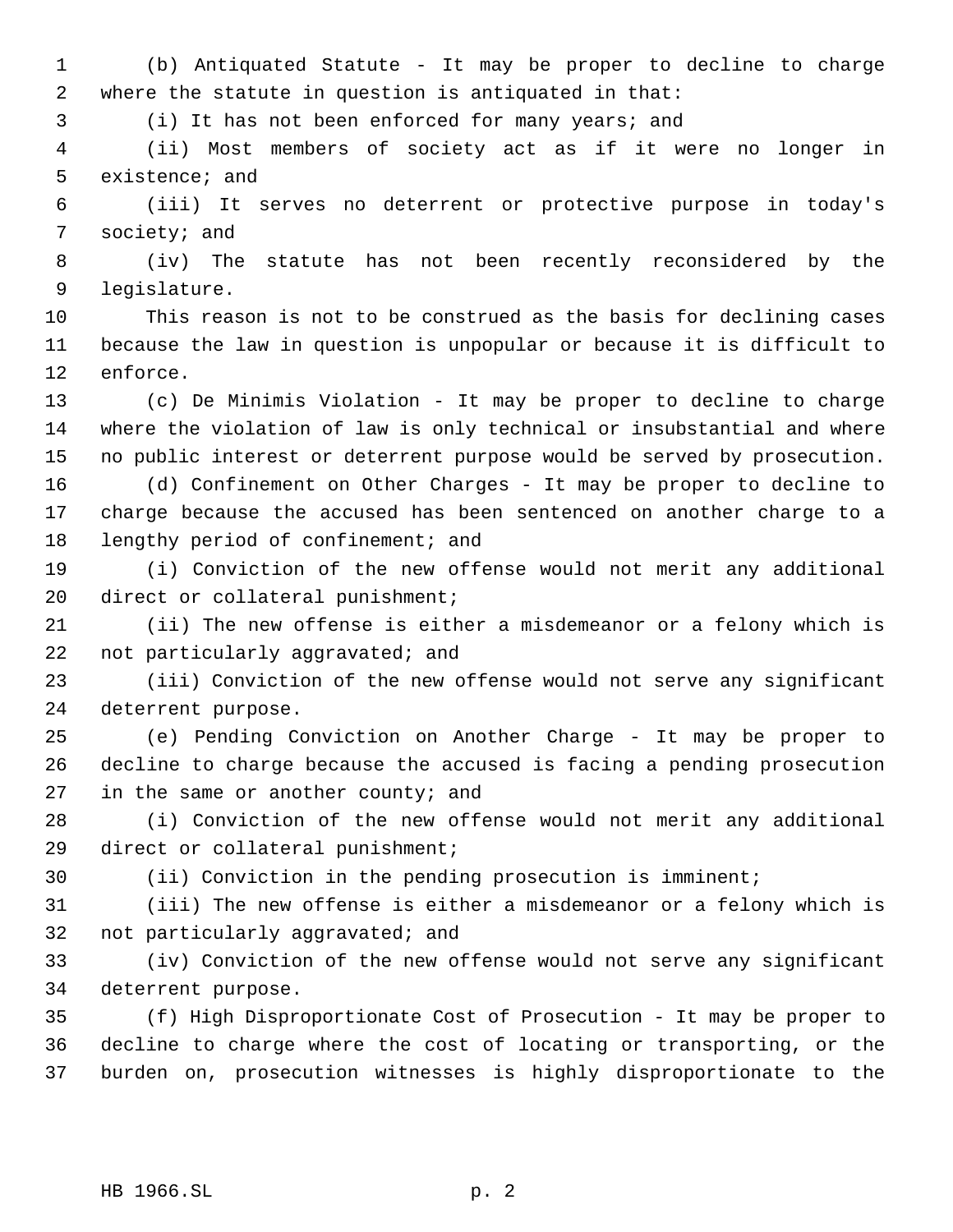importance of prosecuting the offense in question. This reason should be limited to minor cases and should not be relied upon in serious cases.

 (g) Improper Motives of Complainant - It may be proper to decline charges because the motives of the complainant are improper and prosecution would serve no public purpose, would defeat the underlying purpose of the law in question or would result in decreased respect for the law.

 (h) Immunity - It may be proper to decline to charge where immunity is to be given to an accused in order to prosecute another where the accused's information or testimony will reasonably lead to the conviction of others who are responsible for more serious criminal conduct or who represent a greater danger to the public interest.

 (i) Victim Request - It may be proper to decline to charge because the victim requests that no criminal charges be filed and the case involves the following crimes or situations:

 (i) Assault cases where the victim has suffered little or no injury;

 (ii) Crimes against property, not involving violence, where no major loss was suffered;

(iii) Where doing so would not jeopardize the safety of society.

 Care should be taken to insure that the victim's request is freely made and is not the product of threats or pressure by the accused.

 The presence of these factors may also justify the decision to dismiss a prosecution which has been commenced.

Notification

 The prosecutor is encouraged to notify the victim, when practical, and the law enforcement personnel, of the decision not to prosecute.

(2) Decision to prosecute.

(a) STANDARD:

 Crimes against persons will be filed if sufficient admissible evidence exists, which, when considered with the most plausible, reasonably foreseeable defense that could be raised under the evidence, would justify conviction by a reasonable and objective fact-finder. With regard to offenses prohibited by RCW 9A.44.040, 9A.44.050, 9A.44.073, 9A.44.076, 9A.44.079, 9A.44.083, 9A.44.086, 9A.44.089, and 9A.64.020 the prosecutor should avoid prefiling agreements or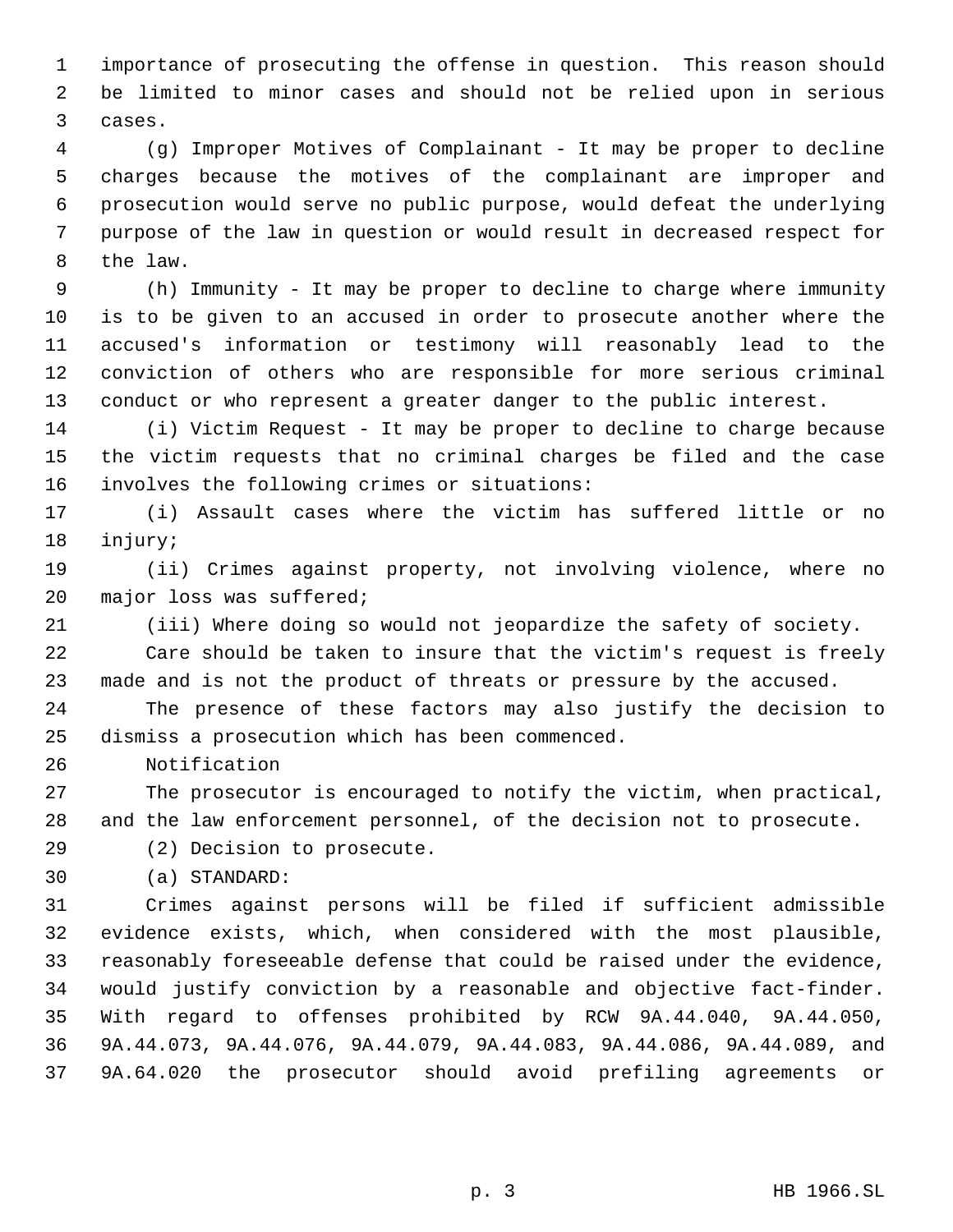diversions intended to place the accused in a program of treatment or counseling, so that treatment, if determined to be beneficial, can be provided pursuant to RCW 9.94A.670. Crimes against property/other crimes will be filed if the admissible evidence is of such convincing force as to make it probable that a reasonable and objective fact-finder would convict after hearing all the admissible evidence and the most plausible defense that could be raised. See table below for the crimes within these categories. CATEGORIZATION OF CRIMES FOR PROSECUTING STANDARDS CRIMES AGAINST PERSONS Aggravated Murder 1st Degree Murder 2nd Degree Murder 1st Degree Manslaughter 2nd Degree Manslaughter 1st Degree Kidnapping 2nd Degree Kidnapping 1st Degree Assault 2nd Degree Assault 3rd Degree Assault 1st Degree Assault of a Child 2nd Degree Assault of a Child 3rd Degree Assault of a Child 1st Degree Rape 2nd Degree Rape 3rd Degree Rape 1st Degree Rape of a Child 2nd Degree Rape of a Child 3rd Degree Rape of a Child 1st Degree Robbery 2nd Degree Robbery 1st Degree Arson 1st Degree Burglary 1st Degree Identity Theft 2nd Degree Identity Theft 1st Degree Extortion 2nd Degree Extortion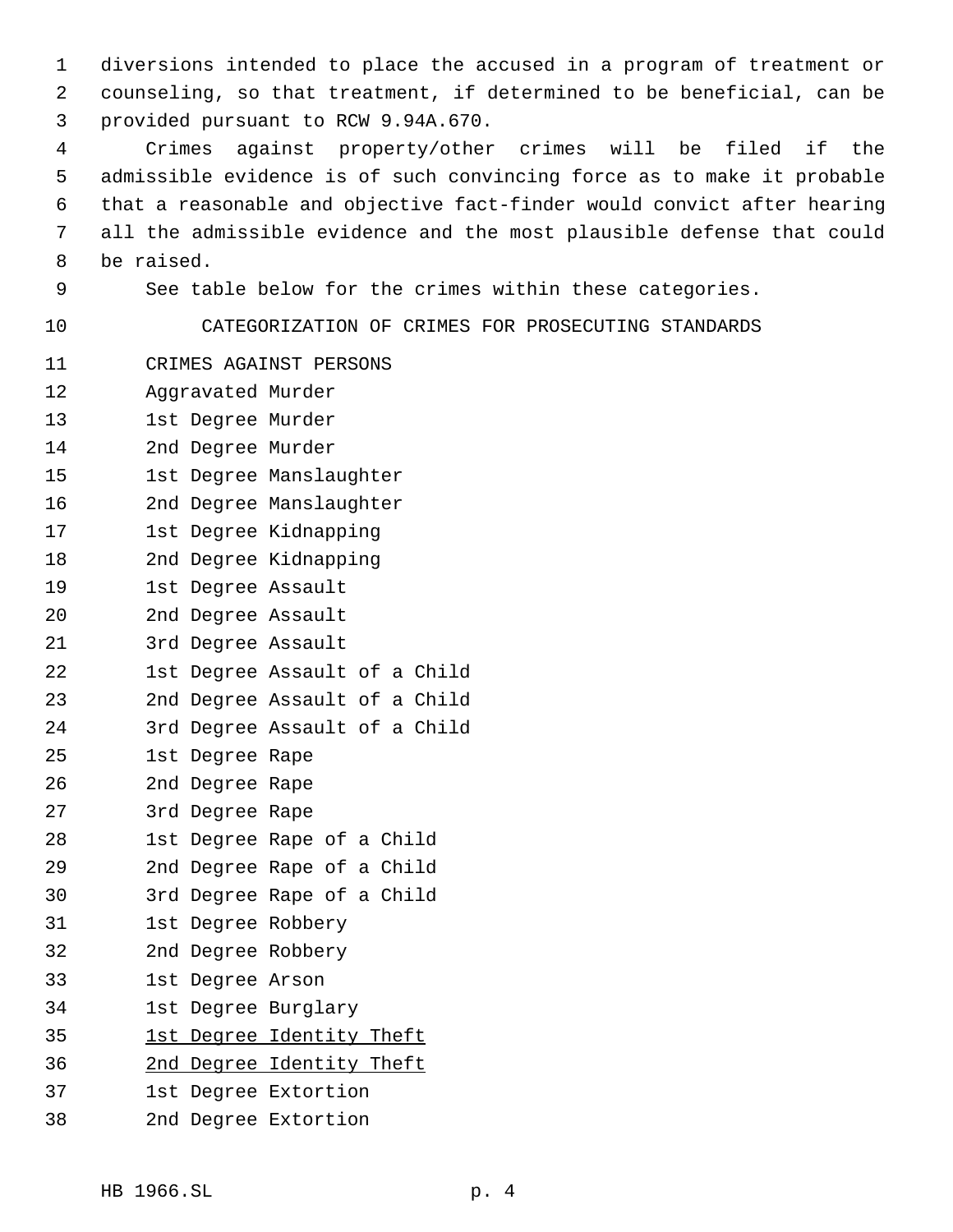| 1  | Indecent Liberties                                                   |
|----|----------------------------------------------------------------------|
| 2  | Incest                                                               |
| 3  | Vehicular Homicide                                                   |
| 4  | Vehicular Assault                                                    |
| 5  | 1st Degree Child Molestation                                         |
| 6  | 2nd Degree Child Molestation                                         |
| 7  | 3rd Degree Child Molestation                                         |
| 8  | 1st Degree Promoting Prostitution                                    |
| 9  | Intimidating a Juror                                                 |
| 10 | Communication with a Minor                                           |
| 11 | Intimidating a Witness                                               |
| 12 | Intimidating a Public Servant                                        |
| 13 | Bomb Threat (if against person)                                      |
| 14 | Unlawful Imprisonment                                                |
| 15 | Promoting a Suicide Attempt                                          |
| 16 | Riot (if against person)                                             |
| 17 | Stalking                                                             |
| 18 | Custodial Assault                                                    |
| 19 | Domestic Violence Court Order Violation (RCW 10.99.040, 10.99.050,   |
| 20 | 26.09.300, 26.10.220, 26.26.138, 26.50.110, 26.52.070, or 74.34.145) |
| 21 | Counterfeiting (if a violation of RCW 9.16.035(4))                   |
| 22 | CRIMES AGAINST PROPERTY/OTHER CRIMES                                 |
| 23 | 2nd Degree Arson                                                     |
| 24 | 1st Degree Escape                                                    |
| 25 | 2nd Degree Escape                                                    |
| 26 | 2nd Degree Burglary                                                  |
| 27 | 1st Degree Theft                                                     |
| 28 | 2nd Degree Theft                                                     |
| 29 | 1st Degree Perjury                                                   |
| 30 | 2nd Degree Perjury                                                   |
| 31 | 1st Degree Introducing Contraband                                    |
| 32 | 2nd Degree Introducing Contraband                                    |
| 33 | 1st Degree Possession of Stolen Property                             |
| 34 | 2nd Degree Possession of Stolen Property                             |
| 35 | Bribery                                                              |
| 36 | Bribing a Witness                                                    |
| 37 | Bribe received by a Witness                                          |
| 38 | Bomb Threat (if against property)                                    |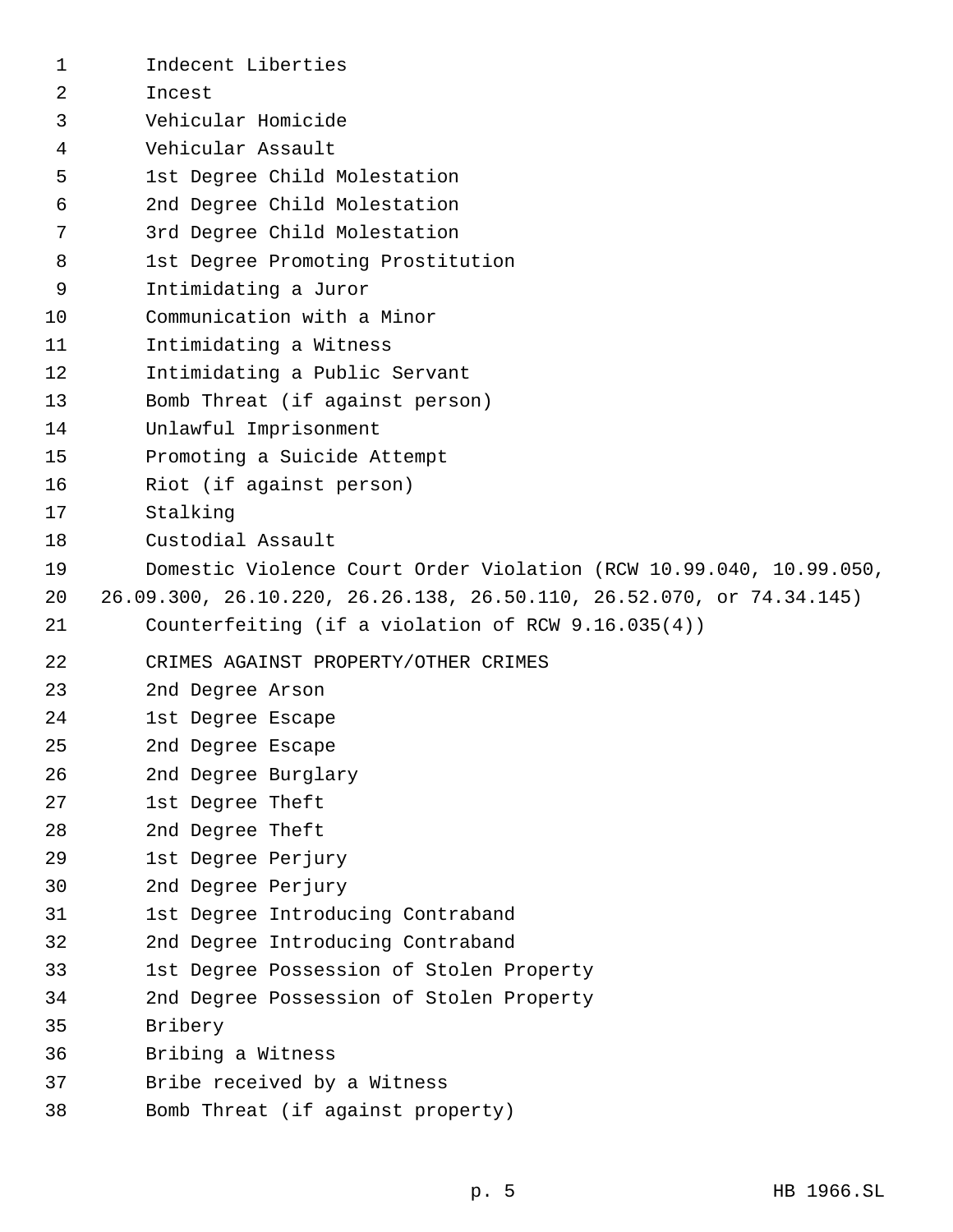| 1  | 1st Degree Malicious Mischief                                          |
|----|------------------------------------------------------------------------|
| 2  | 2nd Degree Malicious Mischief                                          |
| 3  | 1st Degree Reckless Burning                                            |
| 4  | Taking a Motor Vehicle without Authorization                           |
| 5  | Forgery                                                                |
| 6  | 2nd Degree Promoting Prostitution                                      |
| 7  | Tampering with a Witness                                               |
| 8  | Trading in Public Office                                               |
| 9  | Trading in Special Influence                                           |
| 10 | Receiving/Granting Unlawful Compensation                               |
| 11 | Bigamy                                                                 |
| 12 | Eluding a Pursuing Police Vehicle                                      |
| 13 | Willful Failure to Return from Furlough                                |
| 14 | Escape from Community Custody                                          |
| 15 | Riot (if against property)                                             |
| 16 | 1st Degree Theft of Livestock                                          |
| 17 | 2nd Degree Theft of Livestock                                          |
| 18 | ALL OTHER UNCLASSIFIED FELONIES                                        |
| 19 | Selection of Charges/Degree of Charge                                  |
| 20 | (i) The prosecutor should file charges which adequately describe       |
| 21 | the nature of defendant's conduct. Other offenses may be charged only  |
| 22 | if they are necessary to ensure that the charges:                      |
| 23 | (A) Will significantly enhance the strength of the state's case at     |
| 24 | trial; or                                                              |
| 25 | (B) Will result in restitution to all victims.                         |
| 26 | (ii) The prosecutor should not overcharge to obtain a guilty plea.     |
| 27 | Overcharging includes:                                                 |
| 28 | (A) Charging a higher degree;                                          |
| 29 | (B) Charging additional counts.                                        |
| 30 | This standard is intended to direct prosecutors to charge those        |
| 31 | crimes which demonstrate the nature and seriousness of a defendant's   |
| 32 | criminal conduct, but to decline to charge crimes which are not        |
| 33 | necessary to such an indication. Crimes which do not merge as a matter |
| 34 | of law, but which arise from the same course of conduct, do not all    |
| 35 | have to be charged.                                                    |
| 36 | (b) GUIDELINES/COMMENTARY:                                             |
| 37 | (i) Police Investigation                                               |
|    |                                                                        |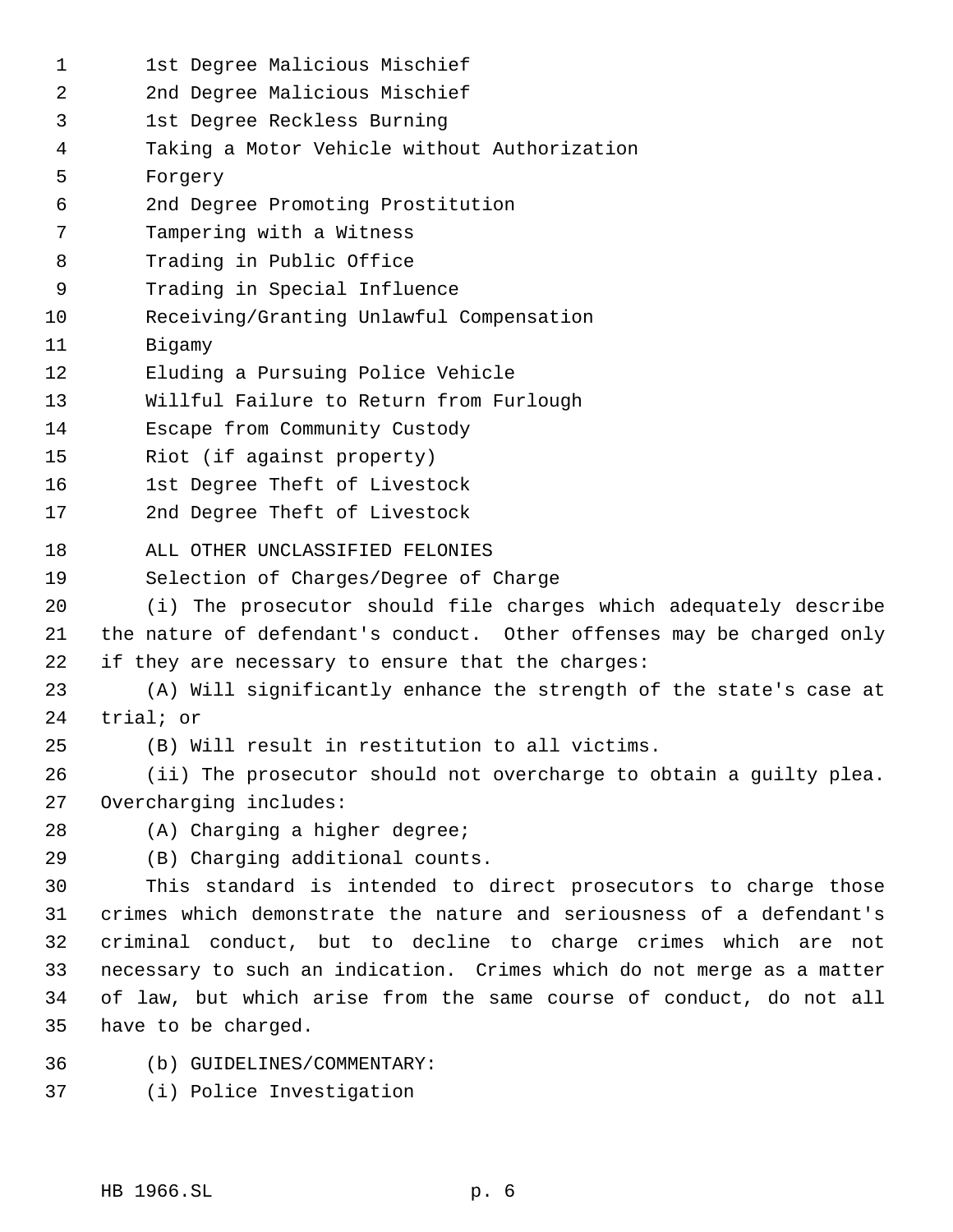A prosecuting attorney is dependent upon law enforcement agencies to conduct the necessary factual investigation which must precede the decision to prosecute. The prosecuting attorney shall ensure that a thorough factual investigation has been conducted before a decision to prosecute is made. In ordinary circumstances the investigation should include the following:

 (A) The interviewing of all material witnesses, together with the 8 obtaining of written statements whenever possible;

(B) The completion of necessary laboratory tests; and

 (C) The obtaining, in accordance with constitutional requirements, of the suspect's version of the events.

 If the initial investigation is incomplete, a prosecuting attorney should insist upon further investigation before a decision to prosecute is made, and specify what the investigation needs to include.

(ii) Exceptions

 In certain situations, a prosecuting attorney may authorize filing of a criminal complaint before the investigation is complete if:

(A) Probable cause exists to believe the suspect is guilty; and

 (B) The suspect presents a danger to the community or is likely to flee if not apprehended; or

 (C) The arrest of the suspect is necessary to complete the investigation of the crime.

 In the event that the exception to the standard is applied, the prosecuting attorney shall obtain a commitment from the law enforcement agency involved to complete the investigation in a timely manner. If the subsequent investigation does not produce sufficient evidence to meet the normal charging standard, the complaint should be dismissed.

(iii) Investigation Techniques

 The prosecutor should be fully advised of the investigatory techniques that were used in the case investigation including:

- (A) Polygraph testing;
- (B) Hypnosis;
- (C) Electronic surveillance;

(D) Use of informants.

(iv) Pre-Filing Discussions with Defendant

 Discussions with the defendant or his/her representative regarding the selection or disposition of charges may occur prior to the filing of charges, and potential agreements can be reached.